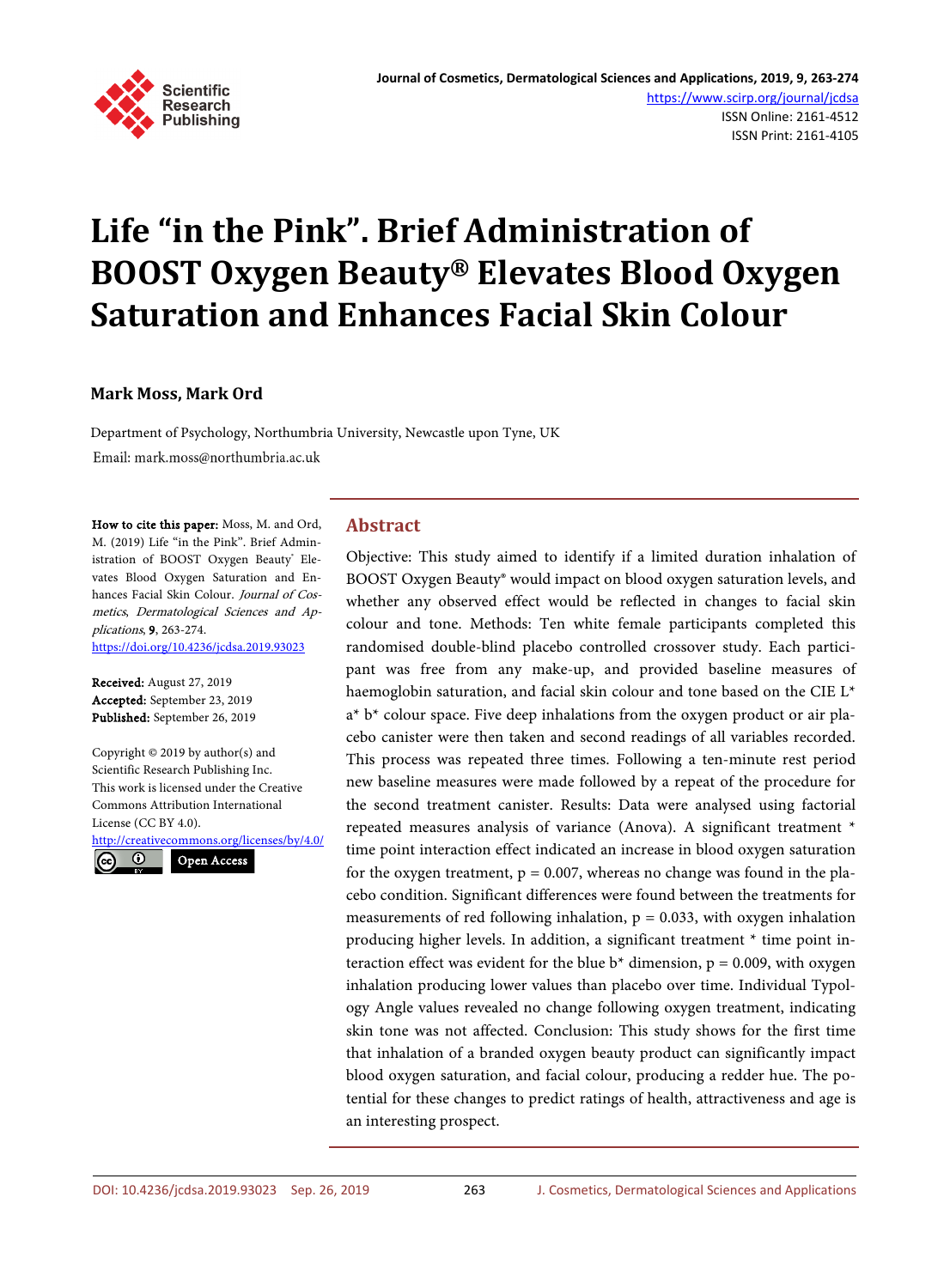#### **Keywords**

Skin Physiology, Oxygen, Delivery, Spectroscopy

## **1. Introduction**

Evolutionary psychology has invested considerably in research on the determinants of human mate choice [\[1\],](#page-9-0) with one recent stream considering the impact of skin tone. Across different ethnic groups there is a reported preference for women with lighter skin tones than the average within a given group [\[2\].](#page-9-1)  Amongst white populations, research has demonstrated significantly higher ratings of physical attractiveness, health and fertility for paler skinned women [\[3\],](#page-9-2)  although the simply drawn and coloured stimuli possessed little ecological validity. Fink and colleagues [\[4\]](#page-9-3) improved on this methodology significantly by employing digitally manipulated images of women's faces and provided supporting evidence for the "fairer sex", although interestingly strong face tone—hair colour interactions appeared of greater importance than facial skin tone alone. The colour of female facial skin has also been shown to vary in line with the ovulatory cycle, with redness increasing before ovulation and maintaining higher levels during the fertile phas[e \[5\],](#page-9-4) although the authors argue that the small variation is unlikely to be detectable by the human visual system. If the visual colour and tone of female facial skin are an honest marker of mate quality, however, it would go some way to explaining why women focus so closely on maintaining its condition and enhancing its appearance through cosmetic products and even surgical procedures [\[6\].](#page-9-5)

The annual UK retail market for cosmetics stands at around £10 billion, and although colour cosmetics suffered an 11% decline to £1.5 billion between December 2017 and 2018, skincare maintained its value at £2.3 billion [\[7\].](#page-9-6) One relatively recent addition to the skincare arsenal is that of oxygenating moisturisers. The potential wound healing properties of supplemental oxygen have been recognised for some time [\[8\],](#page-9-7) and the use of hydrogen peroxide as a disinfectant, to treat acne and as a skin lightener has been widespread in the general population, despite advice against such practices due to the potential negative side effects [\[9\]](#page-10-0) as a consequence of its highly reactive nature [\[10\]](#page-10-1) [\[11\].](#page-10-2) A clear benefit for many of the modern oxygenating skin products is the stabilised nature of the hydrogen peroxide component; something that has been demonstrated to possess good tolerability [\[12\].](#page-10-3) Others employ microencapsulation which offers an ideal and unique carrier system for cosmetic active ingredients [\[13\].](#page-10-4) The claims made in advertisements for the modern oxygenating moisturisers currently on the market include "helping to replenish dull, dehydrated skin and improve suppleness", "energizes and oxygenizes skin. It reduces the wrinkles, increases skin elasticity and enhances complexion", and "provides energy to the cells, increasing the amount of oxygen they receive … skin regains its energy, luminosity and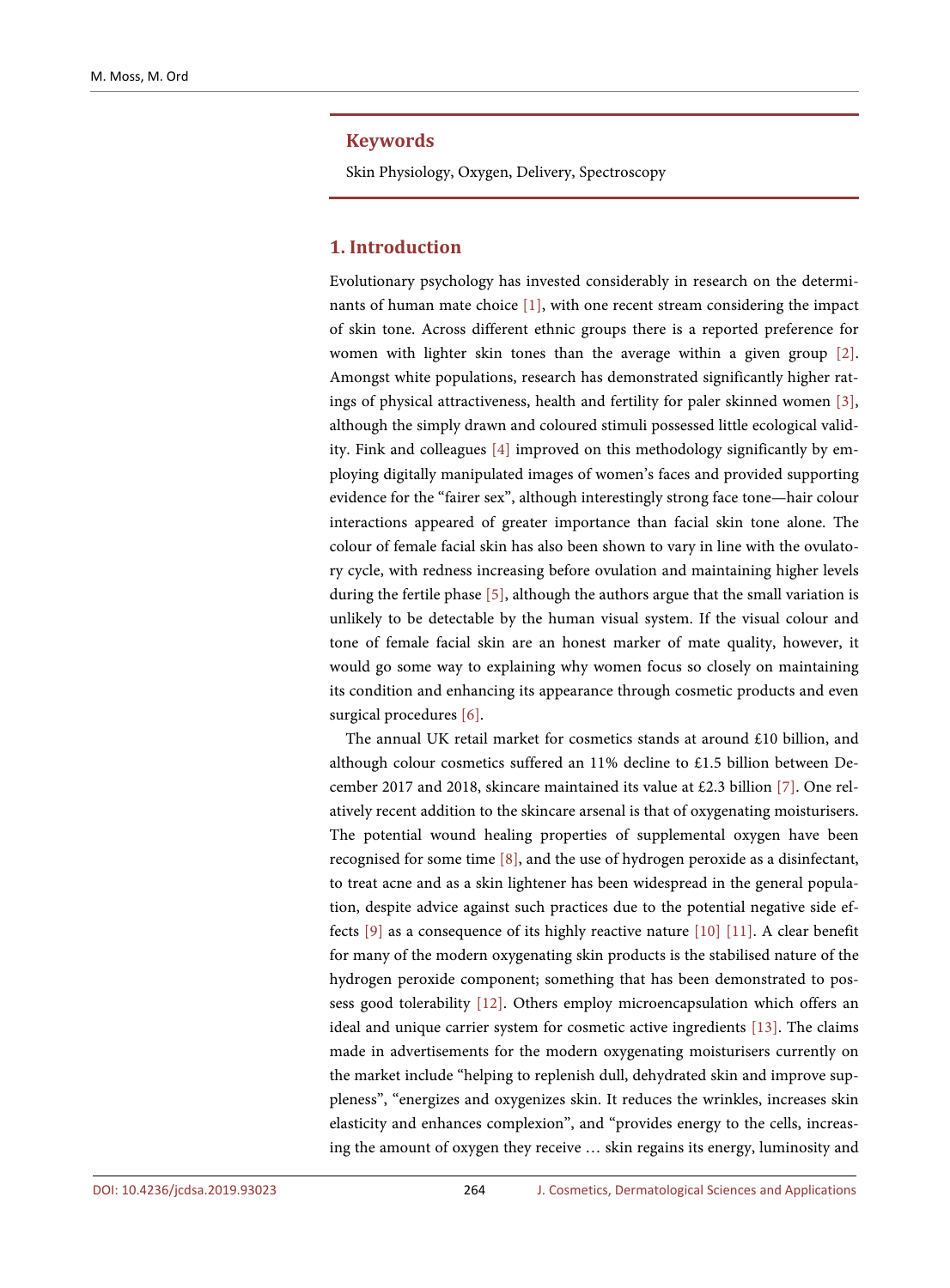vitality, looking healthy and young". Interestingly, however, the authors of the current paper have been unable to locate published data that support such claims.

Given that claims are made regarding the beneficial effects of oxygen on skin tone, an alternative delivery system is worthy of consideration. Short duration inhalation of pure oxygen has been shown to significantly increase haemoglobin saturation in healthy adults [\[14\],](#page-10-5) and similar effects have been found by increasing oxygen availability from 21% (ambient air) to 30% [\[15\].](#page-10-6) Clearly the availability of oxygen following such administration is manifest throughout the body, demonstrated clearly by the fact that blood oxygen saturation levels are measured in a finger tip of the non-dominant hand [\[16\].](#page-10-7) Importantly, increased blood oxygen saturation increases the "redness" of haemoglobin and it is this that underpins the technique of Near Infra Red Spectroscopy used to assess microvascular function in cerebral and peripheral tissues [\[17\]](#page-10-8) [\[18\].](#page-10-9) It may be the case that circulating blood with a greater red hue as a consequence of oxygen breathing might be detectable in the surface skin colour, and this study aims to assess this possibility using reliable and valid skin colorimetry. It has been identified previously that the trichromatic visual system in humans is optimized to discriminate variations in blood oxygen saturation [\[19\],](#page-10-10) and although evolutionarily these might be used to identify socio-sexual signals it is possible that in modern society this has been transformed into the subtler concept of attractiveness.

The presence and amount of melanin determine differences in skin colour and tone [\[20\].](#page-10-11) When exposed to sunlight, oxygen is involved in a series of reactions producing melanin that lead to a darkening of skin colour, commonly termed "tanning[" \[21\].](#page-10-12) In and of itself however, oxygen administration is likely to have a different acute effect. This is due to the systemic vasoconstricting effects of hyperoxia [\[22\].](#page-10-13) A potential consequence would be for skin to become paler in tone as the capillaries receive less blood as a consequence of the reduction in the diameter of the vessels that feed them [\[23\].](#page-10-14) Combined with the increased haemoglobin saturation the overall effect of oxygen inhalation on the skin might be to produce a pinker colour and lighter tone.

The hypotheses for the current study are therefore that inhalation of pure oxygen will:

- 1) Increase blood oxygen saturation.
- 2) Increase measure of redness in skin colour.
- 3) Increase in skin pallor.

## **2. Method**

#### **2.1. Design**

A double blind, placebo controlled, repeated measures, crossover design was employed for the full procedure. Independent variables were treatment with two levels; Boost oxygen beauty® or air placebo, and time point with four levels; before and after administration phases of each of the treatments. Dependent va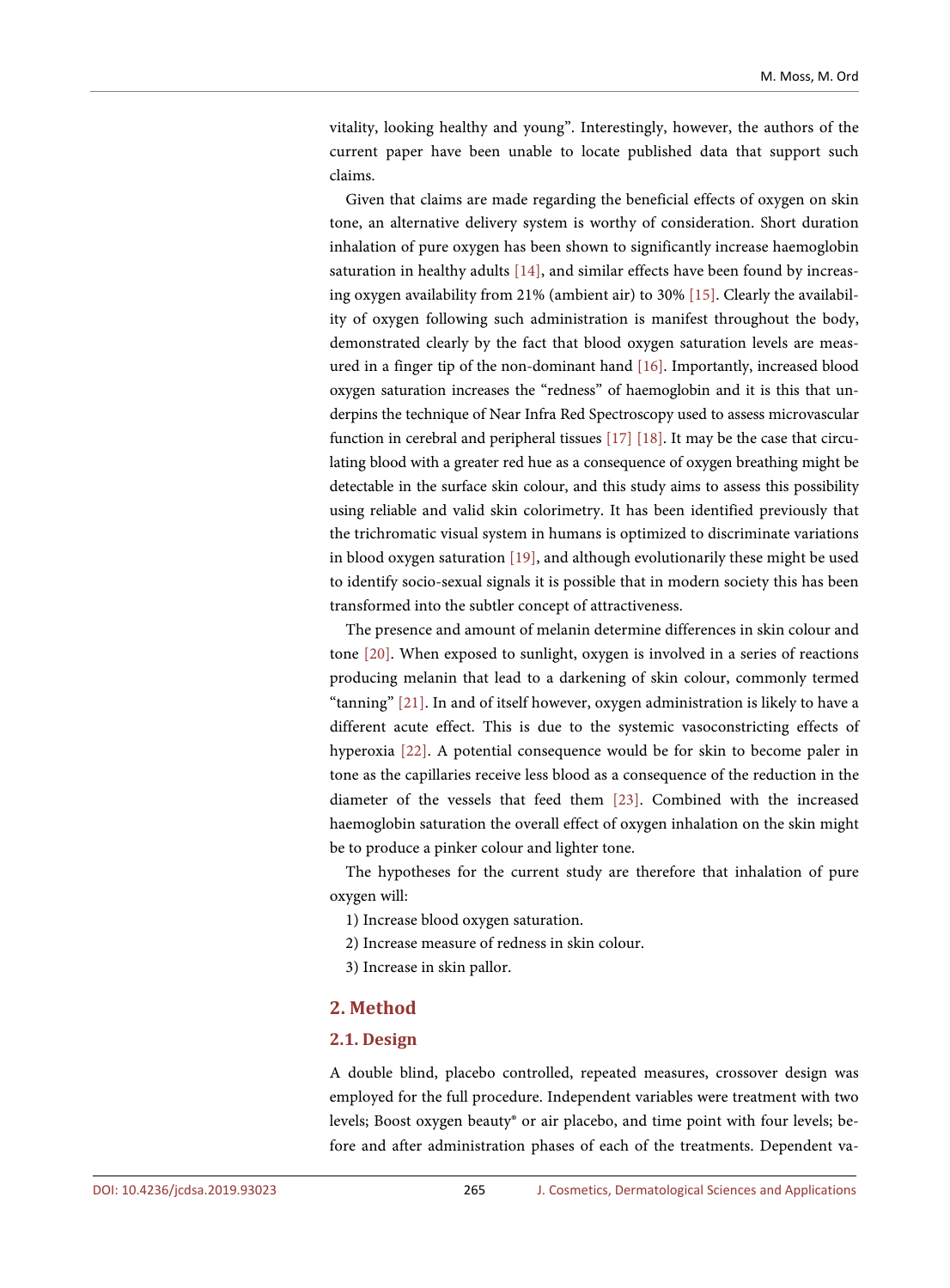riables were blood oxygen saturation, measures of  $L^*$  a<sup>\*</sup> b<sup>\*</sup> skin colour dimensions and the Individual Typology Angle classification of skin tone. Phase of menstrual cycle was recorded for each participant to provide an additional analysis of a factor previously reported to impact on skin redness.

#### **2.2. Participants**

Ten white females (mean age =  $30.1$  years SD =  $7.8$ ) randomly selected from a participation pool were each paid ten pounds for taking part in the study to compensate them for their time. All reported being in good health, were make-up free on the day of testing, and none had engaged in physical exercise on the day of testing.

#### **2.3. Apparatus**

#### **2.3.1. Courage + Khazaka Skin Colorimeter CL 400**

The C + K CL400 Colorimeter is a fully enclosed wireless colorimeter specifically developed for measuring skin colour. The device illuminates a 24 mm diameter patch of skin using 8 white LEDs, and measures the colour in the centre 8 mm using an XYZ colour sensor. The unit is specially calibrated and configured for the structure of the skin with an overall colour accuracy of 95%. The bundled MPA software converts the raw XYZ colour information into both RGB, and  $L^*$ a\* b colour languages. Defined by the Commission Internationale de l'Eclairage (CIE), the  $L^*$  a<sup>\*</sup> b<sup>\*</sup> colour space was developed because colour-opponent theory states that two colours cannot be both red and green, or both yellow and blue at the same time. Interpretation of the three dimensions is simplified as L\* indicating lightness,  $a^*$  as the red/green dimension, and  $b^*$  the yellow/blue dimension. When compared to baseline measures, post-treatment increases in L\* indicate lighter skin tone, and decreases indicate darker skin tone; increases in a\* represent redder skin colour, and decreases represent greener skin colour; and increases in b\* values indicate yellower skin colour, whereas decreases would indicate bluer skin colour. The  $L^*$  a<sup>\*</sup> b space also allows the system to calculate the Individual Typology Angle (ITA) measured in degrees, which is the classification of skin colour based on the following range: ITA˚ > 55˚ very-light; 55˚ > ITA $\degree$  > 41 $\degree$  light; 41 $\degree$  > ITA $\degree$  > 28 $\degree$  intermediate; 28 $\degree$  > ITA $\degree$  > 10 $\degree$  tan; 10 $\degree$  > ITA $\degree$  > 30 $\degree$  brown; 30 $\degree$  > ITA $\degree$  dark. Data were collected following the manufacturer's instructions.

## **2.3.2. Pulse Oximeter**

Blood oxygen saturation was measured and recorded at baseline and following gas administration using a TempIR<sup>TM</sup> pulse oximeter according to the manufacturer's instructions.

#### **2.3.3. Gas Treatment**

Six-litre canisters of Boost Oxygen Beauty 98% pure oxygen, and identical placebo canisters of compressed air at 21% oxygen were provided by Boost Oxygen,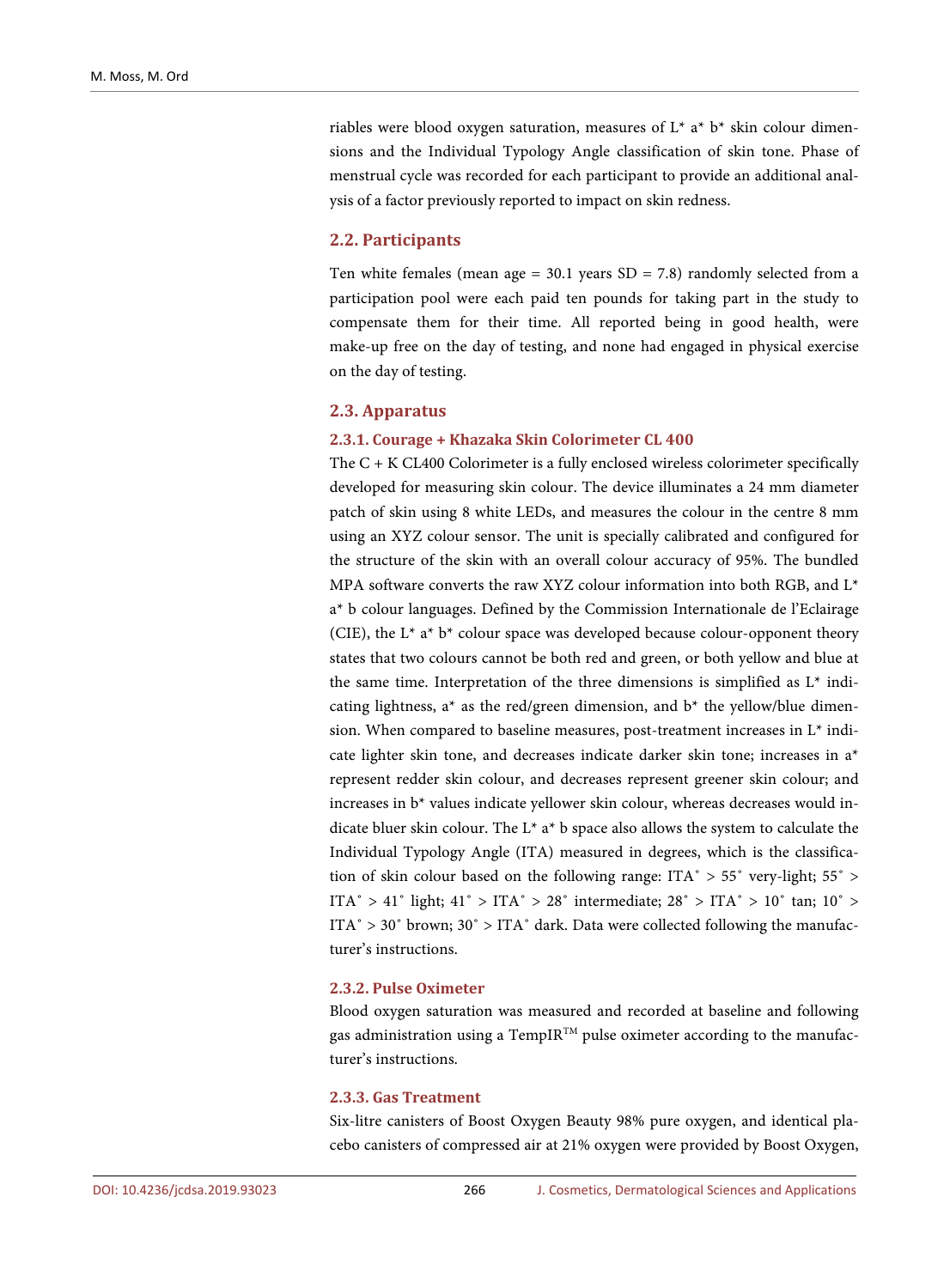L3 Temple Court, Knight Road, Strood, ME2 2LT. Half the cans were marked on the base with a star. The research team was unaware until the completion of the study whether the star indicated the canister contained oxygen or placebo.

#### **2.4. Procedure**

Full ethical approval was gained from the Faculty of Health and Life Sciences ethics committee at Northumbria University prior to data collection. All testing took place in the same research room in the Department of Psychology. Participants provided informed consent and were tested individually. Each participant provided demographic data and confirmed that they had not applied any make-up that day and had washed with a simple soap that morning. No participant had engaged in any strenuous exercise during the day prior to attending the lab. Participants were allocated to either the "star canister first" or "star canister second" group using a random allocation list that ensured equal numbers in each group. The pulse oximeter was applied to the fore finger of the non-dominant hand and a baseline measure recorded. Baseline skin measures were taken for each cheek, and the forehead. Participants then took five deep inhalations from the first canister and second a second set of measurements recorded. Five more inhalations were taken and recordings repeated. Five further inhalations were taken and final recordings made. A rest period of ten minutes then followed and the recording of a second baseline and subsequent post-inhalation data made for the second canister. Participants were then thanked and debriefed. The procedure is summarised in [Figure 1.](#page-4-0)

#### **2.5. Analysis Strategy**

A one way analysis of variance was used to assess the impact of phase of menstrual cycle (based on the forward-counting method to allocate people to follicular, ovulation, luteal, menstrual phases) on the a\* measure, given that it has previously been linked to changes in skin redness [\[5\].](#page-9-4) For the main analysis of the impact of oxygen, all measures were compared for each dependent variable between the two groups for the corresponding treatment time points, and as no differences were found data were collapsed to provide for a 2 (treatment) by 4 (time point) repeated measures analysis of variance to be conducted for each of the colour dimensions and the oxygen saturation measure. For concision, only the interaction effects are reported here as the key aspect of interest.

<span id="page-4-0"></span>

Figure 1. Schematic diagram of study procedure.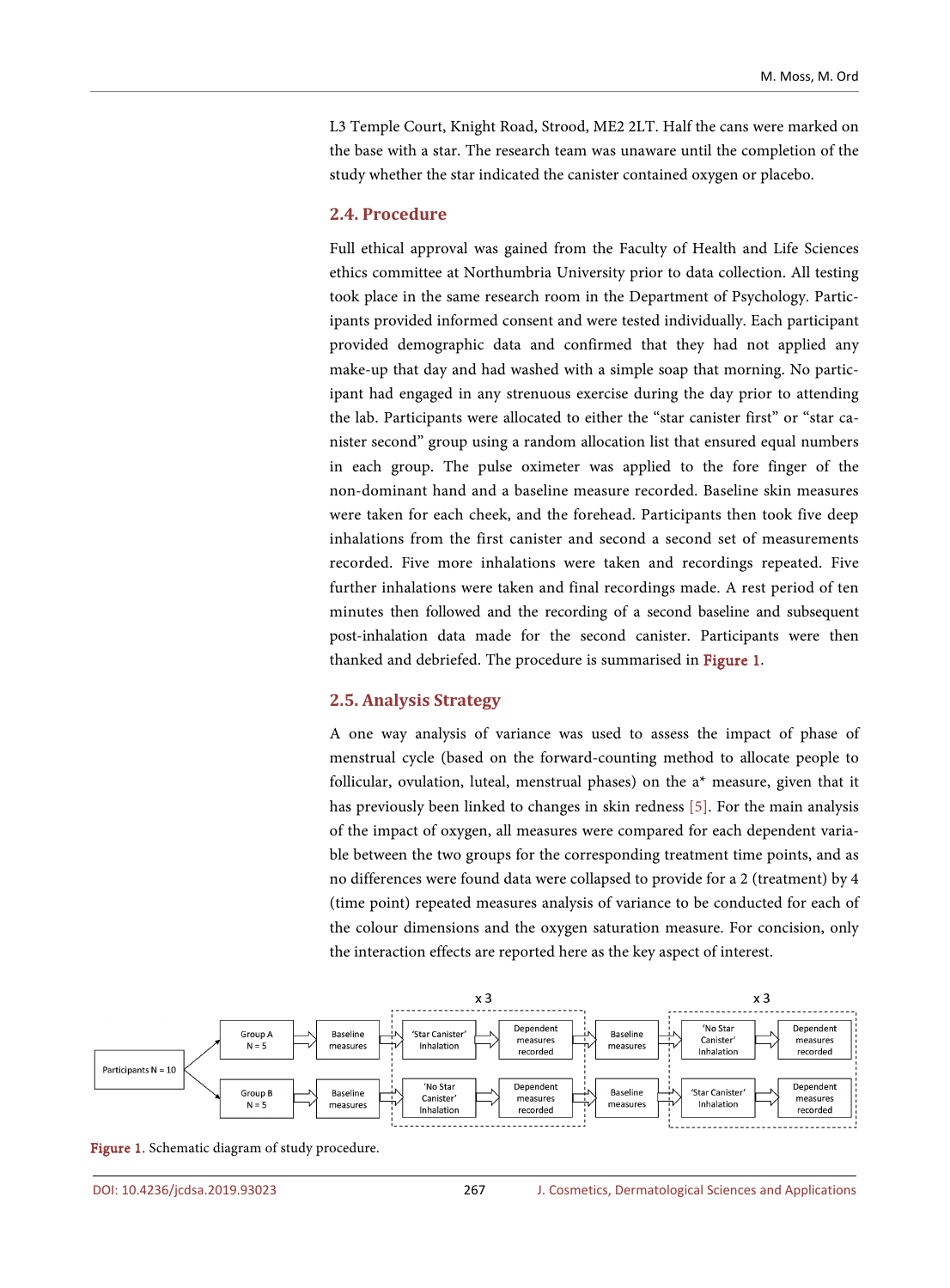## **3. Results**

## **3.1. Impact of Phase of Menstrual Cycle**

A one way independent groups analysis of variance revealed that menstrual phase did affect mean baseline measures of the  $a^*$  colour dimension  $F(3,6)$  = 5.624,  $p = 0.035$ , partial eta squared = 0.738 with higher values in the fertile ovulation phase [\(Figure 2\)](#page-5-0). However, extreme caution should be taken over this finding as the cell sizes very small. See [\[24\]](#page-11-0) for full consideration of this issue.

## **3.2. Blood Oxygen Saturation**

The analysis revealed a significant Treatment\*Time point interaction effect  $F(3,27) = 5.000$ , p = 0.007, partial eta squared = 0.357. The interaction is pre-sented in [Figure 3](#page-5-1) and indicates a significant increase in haemoglobin oxygen saturation following oxygen inhalation with no change in the placebo condition.

<span id="page-5-0"></span>

<span id="page-5-1"></span>Figure 2. Mean a<sup>\*</sup> colour dimension values at baseline for all participants split by menstrual phase. Error bars represent standard deviations.



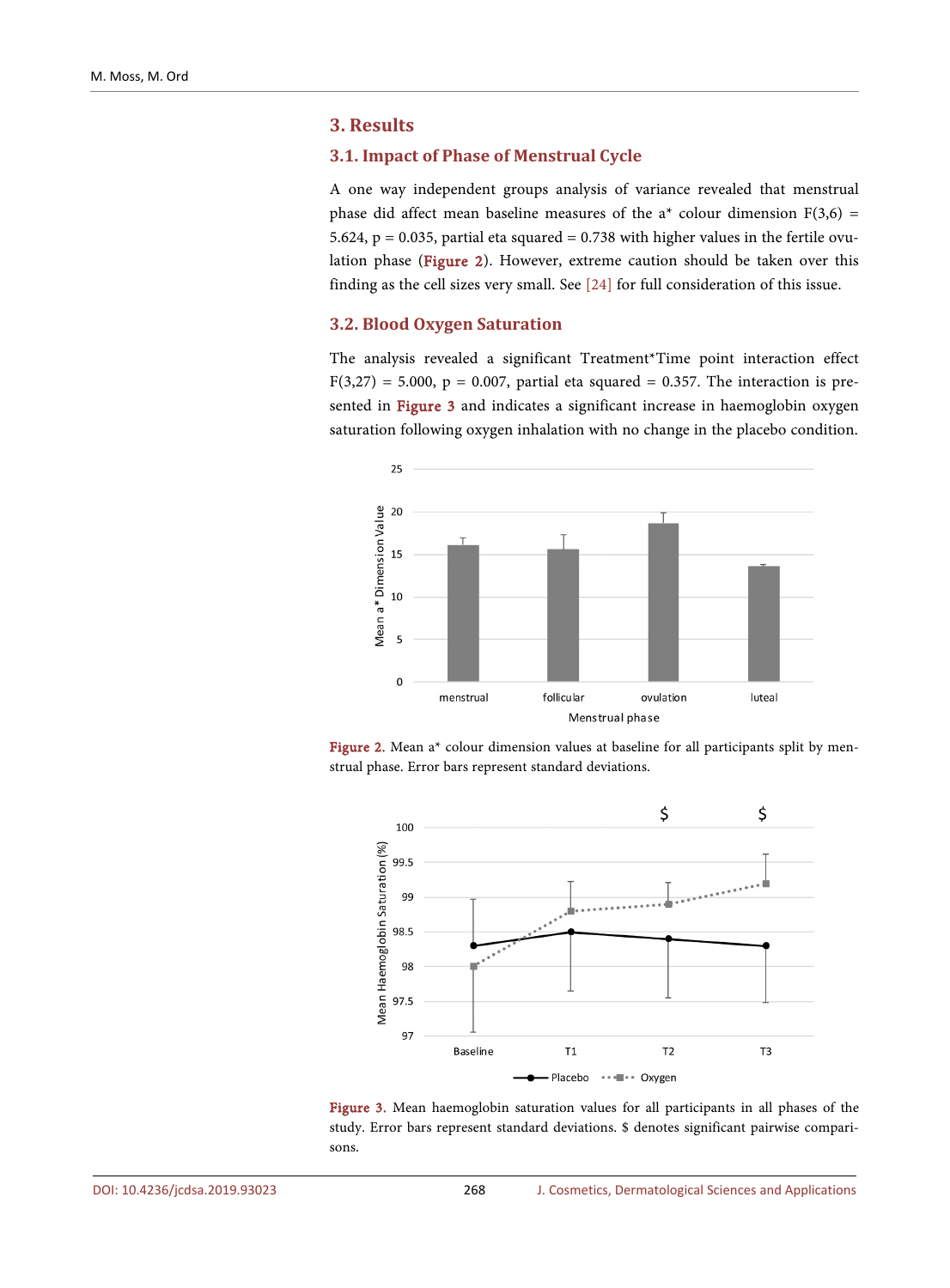## **3.3. L\* a\* b\* Skin Colour Dimension Measurements**

The values for each colour were averaged across left and right cheeks and forehead, for each participant in each treatment and time point. The analysis revealed a significant Treatment \* Time point interaction for the L\* dimension,  $F(3,27) = 3.408$ , p = 0.034, partial eta squared = 0.299. **[Figure 4\(a\)](#page-6-0)** indicates that oxygen breathing slightly darkens the skin compared to placebo at T2, although this difference is absent by T3. A significant Treatment\*Time point interaction was also revealed for the a<sup>\*</sup> dimension,  $F(3,27) = 3.418$ ,  $p = 0.033$ , partial eta squared = 0.300. Figure  $4(b)$  indicates that oxygen increases this "red" dimension at T2 and T3 compared to baseline and the placebo condition. A significant Treatment\*Time point interaction was also revealed for the b\* dimension,  $F(3,24) = 4.826$ , p = 0.009 partial eta squared = 0.376. [Figure 4\(c\)](#page-6-0) indicates lower levels of "blue" in the oxygen breathing condition at T1 and T2 compared to placebo.

<span id="page-6-0"></span>

Figure 4. Mean L\*, a\*, b\* colour dimension values for all participants in all phases of the study. Error bars represent standard deviations. \$ denotes significant pairwise comparisons.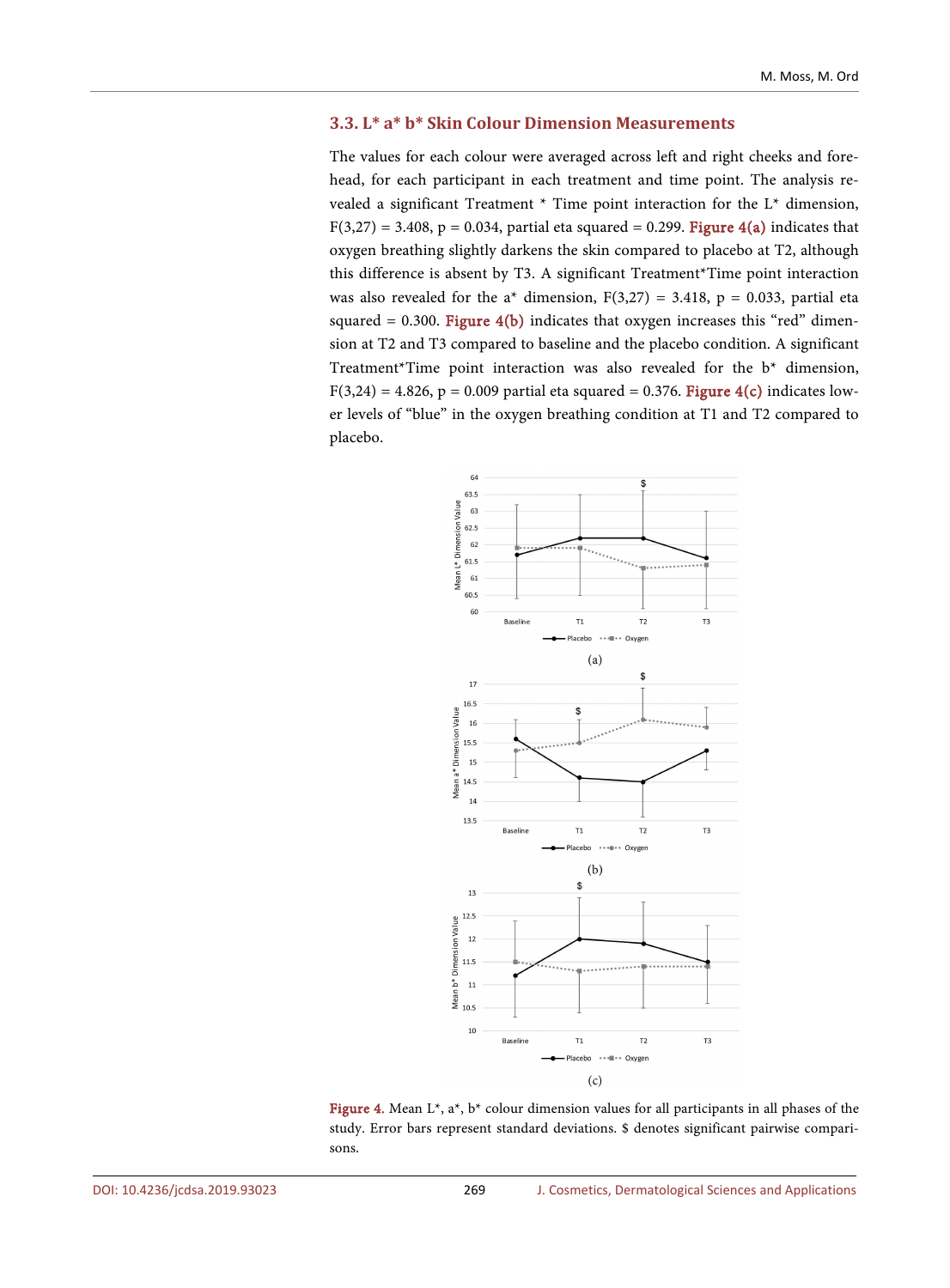## **3.4. Individual Typology Angle**

The  $L^*$  a<sup>\*</sup> b<sup>\*</sup> space allows the system to calculate the Individual Typology Angle (ITA), measured in degrees), which is the classification of skin colour where lower values represent paler skin tone. The analysis revealed no Treatment \* Time point interaction  $F(3,27) = 0.626$ , p = 0.605, partial eta squared = 0.073. The means are presented in [Table 1](#page-7-0) and clearly indicate no impact on this measure.

## **4. Discussion**

The data demonstrate that a brief administration of Boost oxygen can significantly increase blood oxygen saturation in healthy female adults. In addition, and as predicted, the increased haemoglobin saturation impacts on skin colour by increasing its "redness". Oxygenated haemoglobin is bright red whereas deoxygenated haemoglobin is a dark reddish-purple. As the blood oxygenation level increases as a consequence of breathing oxygen, so the skins redness increases and the blueness decreases. These changes are reflected in the data presented here. The hypothesised lightening of the skin colour was not apparent however. Indeed, oxygen breathing produced a darkening of the skin as recorded by the decrease in the L\* dimension values. This would suggest that the short duration hyperoxia is not sufficient to lead to vasoconstriction and reduction of blood supply to the skin's capillaries. Indeed, the major control system that affects skin blood flow is that associated with homeostasis, and body temperature is the main driver of cutaneous vasodilation [\[25\].](#page-11-1) This system may simply over-ride any impact of the short duration oxygen administration. However, why the observed darkening should occur is still not entirely clear as the increased redness is associated with less "blueness" compared to placebo. How these effects combine to produce a darker skin colour as measured by the L\* dimension is perhaps a consequence of the complex ways in which the colour dimensions combine. Increases in  $a^*$  and  $b^*$  dimensions can be associated with both increases and decreases in  $L^*$  values and as such goes some way to explaining

| Condition | Phase          | Mean (SD)   |
|-----------|----------------|-------------|
| Placebo   | Baseline       | 45.7(16.1)  |
|           | T1             | 45.0(15.7)  |
|           | T <sub>2</sub> | 44.9 (15.9) |
|           | T <sub>3</sub> | 45.2(15.9)  |
| Oxygen    | Baseline       | 45.8(15.2)  |
|           | T1             | 45.4(15.9)  |
|           | T <sub>2</sub> | 44.9(15.1)  |
|           | T <sub>3</sub> | 43.4(16.6)  |

<span id="page-7-0"></span>Table 1. Mean (SD) Individual Typology Angles (ITA) for all participants in all phases of the study.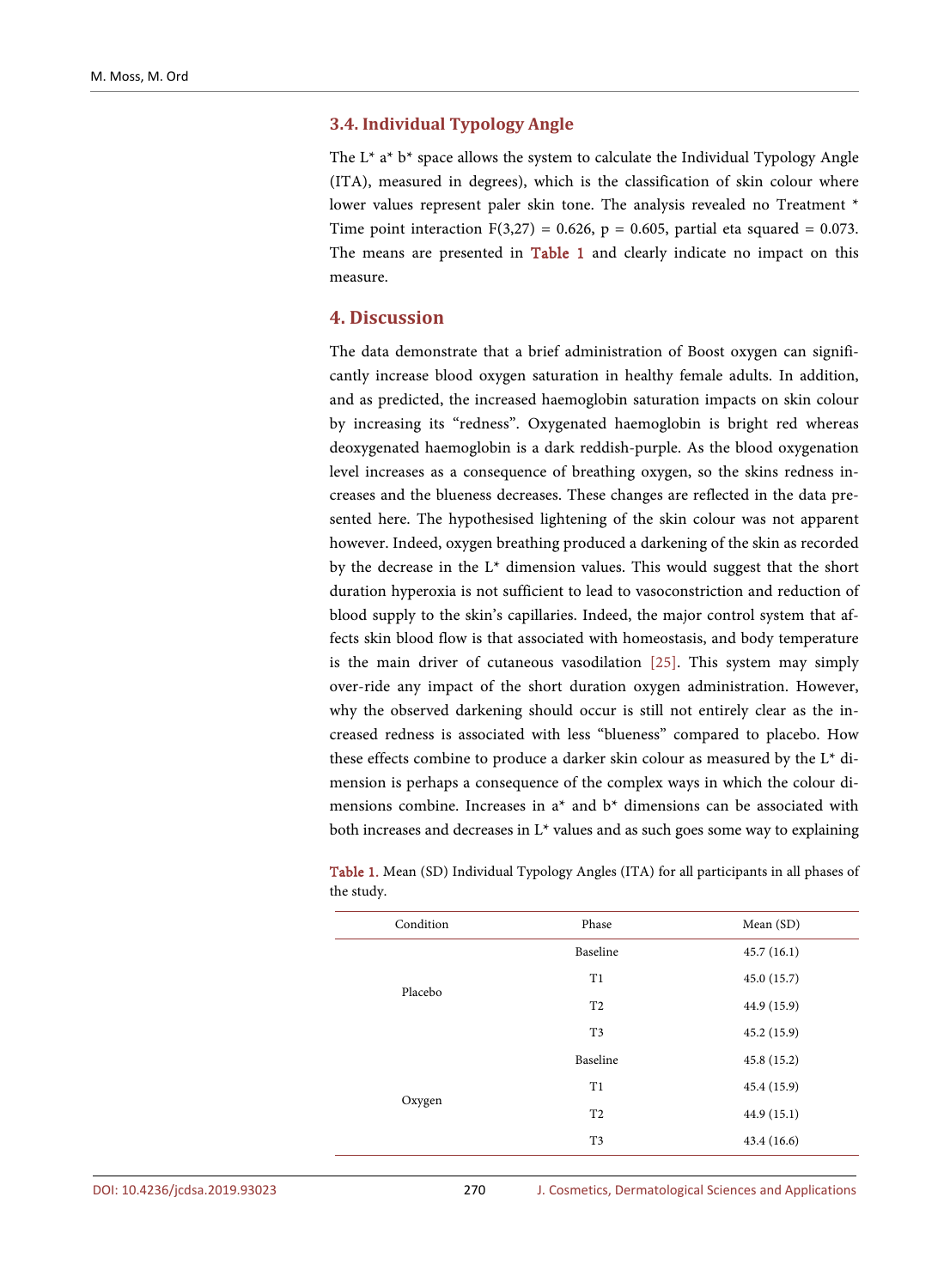the findings here. No impact was found for the ITA values, although this is perhaps not surprising as this measure is a composite of the  $L^*$  and the yellow element of the b\* dimension to indicate overall skin tone on a constructed fair/tanned/brown dimension generally indicative of racial differences. However, the consistent measurements for the individual participants on this measure perhaps demonstrates the reliability of the colorimeter. Correlations substantially greater than 0.9 for participants across time points and conditions, and irrespective of their individual ITA values—that ranged from 26 in the "intermediate" band to 60 in the "pale" band of the range—suggesting strong internal consistency of the device.

Ageing is associated with a decrease in skin quality that derives from a combination of increased dryness and reduced perfusion [\[26\].](#page-11-2) It may therefore appear logical to apply moisturisers that "oxygenate" the skin to maintain healthy skin. However, although the epidermis will absorb the moisturiser, there are no blood cells in this outer protective layer and as such direct blood oxygenation is precluded. Hydrogen peroxide—the active component of oxygenating moisturiser—is in fact poorly absorbed through intact skin [\[27\].](#page-11-3) Rather it is a mild irritant, and may produce the "healthy" pink tones as a consequence of such action when applied in very low concentrations in a moisturiser. In contrast, we have shown here for the first time that an increase in skin redness can be achieved by increasing levels of haemoglobin oxygenation, and this may indeed provide some of the associated benefits desirous of the aforementioned moisturisers. A study that allowed participants to manipulate colour calibrated facial photographs along oxygenated and deoxygenated blood colour axes provided some interesting results [\[28\].](#page-11-4) Male and female participants were asked to adjust the colour of a range of white faces to achieve the optimal healthy appearance. Data indicated that increases in oxygenated blood colour were made to female faces, with more being added to those initially palest. The authors argue that the healthy appearance of faces is enhanced by increased blood colouration, suggesting that participants interpret skin blood colouration as a cue to underlying health. Interestingly, attractiveness is strongly correlated with perceived health [\[29\],](#page-11-5) and is a major aspect in human mate choice, particularly by men [\[30\].](#page-11-6) The authors conclude, that the enhanced healthy appearance associated with increased oxygenated blood skin colour may have consequences for attractiveness and mate choice [\[28\].](#page-11-4) Returning to the findings of the current study, it may be the case that short duration oxygen inhalation can increase ratings of attractiveness for female faces as a consequence of the mechanism outlined above. This is an intriguing possibility that warrants investigation.

This study may have been limited by the small sample size, although the large observed effect sizes suggest that replication on a larger scale would be achievable. We did not attempt to record measures of attractiveness and it is possible that the changes we observed in skin colour might not be easily discriminated by the human visual system [\[5\].](#page-9-4) Precisely captured images before and after inhalation of oxygen could be used to test this possibility. Importantly, because the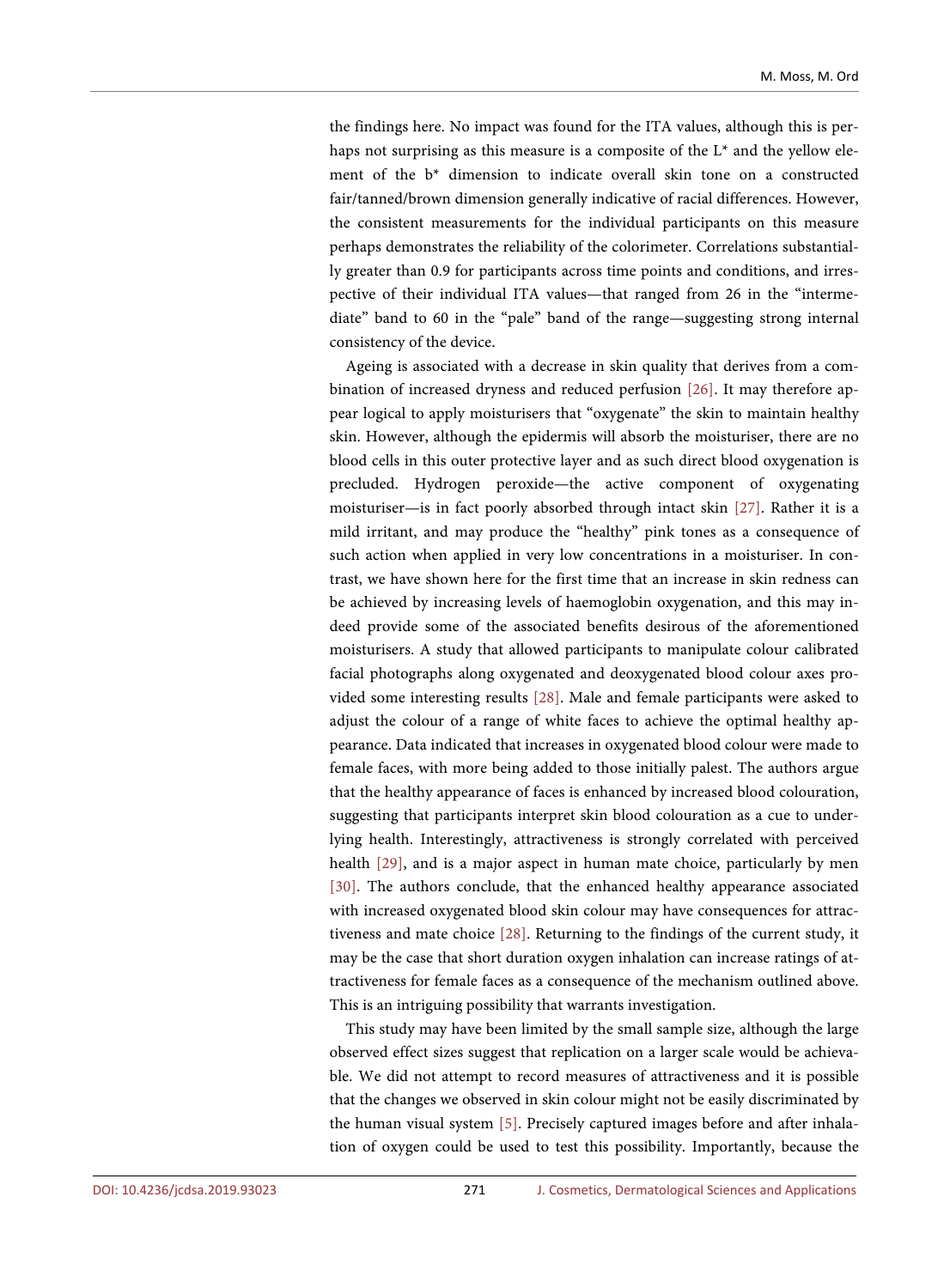impact of oxygen is almost instantaneous the images could be obtained with such temporal proximity as to prevent the confounding effect of other variables such as emotional state [\[19\]](#page-10-10) and diurnal variability in skin colour [\[31\].](#page-11-7)

## **5. Conclusion**

To conclude, the current study provides the first demonstration that brief supplemental oxygen administration can enhance the facial skin colour in healthy adult women. The ease and speed of use may make such products attractive to those who aspire to a more "natural" look, but feel they would like to increase the health dimension of their facial skin. Approaches to skin treatment are ever increasing, and this may provide a novel addition to the arsenal.

# **Acknowledgements**

The authors would like to thank Dr. Kris McCarty for his technical advice, and Dr. Tamsin Saxton for her helpful comments on the manuscript. The authors declare that there is no conflict of interest. The study was supported by the Department of Psychology Research Budget.

# **Conflicts of Interest**

The authors declare no conflicts of interest regarding the publication of this paper.

#### **References**

- <span id="page-9-0"></span>[1] Swami, V. and Furnham, A. (2006) The Science of Attraction. Psychologist, 19, 362-365.
- <span id="page-9-1"></span>[2] Frost, P. (2005) Fair Women, Dark Men: The Forgotten Roots of Color Prejudice. Cybereditions.
- <span id="page-9-2"></span>[3] Swami, V., Furnham, A. and Joshi, K. (2008) The Influence of Skin Tone, Hair Length, and Hair Colour on Ratings of Women's Physical Attractiveness, Health and Fertility. Scandinavian Journal of Psychology, 49, 429-437. <https://doi.org/10.1111/j.1467-9450.2008.00651.x>
- <span id="page-9-3"></span>[4] Fink, B., et al. (2018) Hair Colour and Skin Colour Together Influence Perceptions of Age, Health and Attractiveness in Lightly Pigmented Young Women. International Journal of Cosmetic Science, 40, 303-312. <https://doi.org/10.1111/ics.12467>
- <span id="page-9-4"></span>[5] Burriss, R.P., et al. (2015) Changes in Women's Facial Skin Color over the Ovulatory Cycle are Not Detectable by the Human Visual System. PLoS ONE, 10, e0130093. <https://doi.org/10.1371/journal.pone.0130093>
- <span id="page-9-5"></span>[6] Matts, P.J., Fink, B., Grammer, K. and Burquest, M. (2007) Color Homogeneity and Visual Perception of Age, Health, and Attractiveness of Female Facial Skin. Journal of the American Academy of Dermatology, 57, 977-984. <https://doi.org/10.1016/j.jaad.2007.07.040>
- <span id="page-9-6"></span>[7] The Cosmetic Toiletry & Perfumery Association Limited Annual Report (2018) <http://www.ctpa.org.uk/annualreport/2018/>
- <span id="page-9-7"></span>[8] Gordillo, G.M. and Sen, C.K. (2003) Revisiting the Essential Role of oxygen in wound healing. The American Journal of Surgery, 186, 259-263.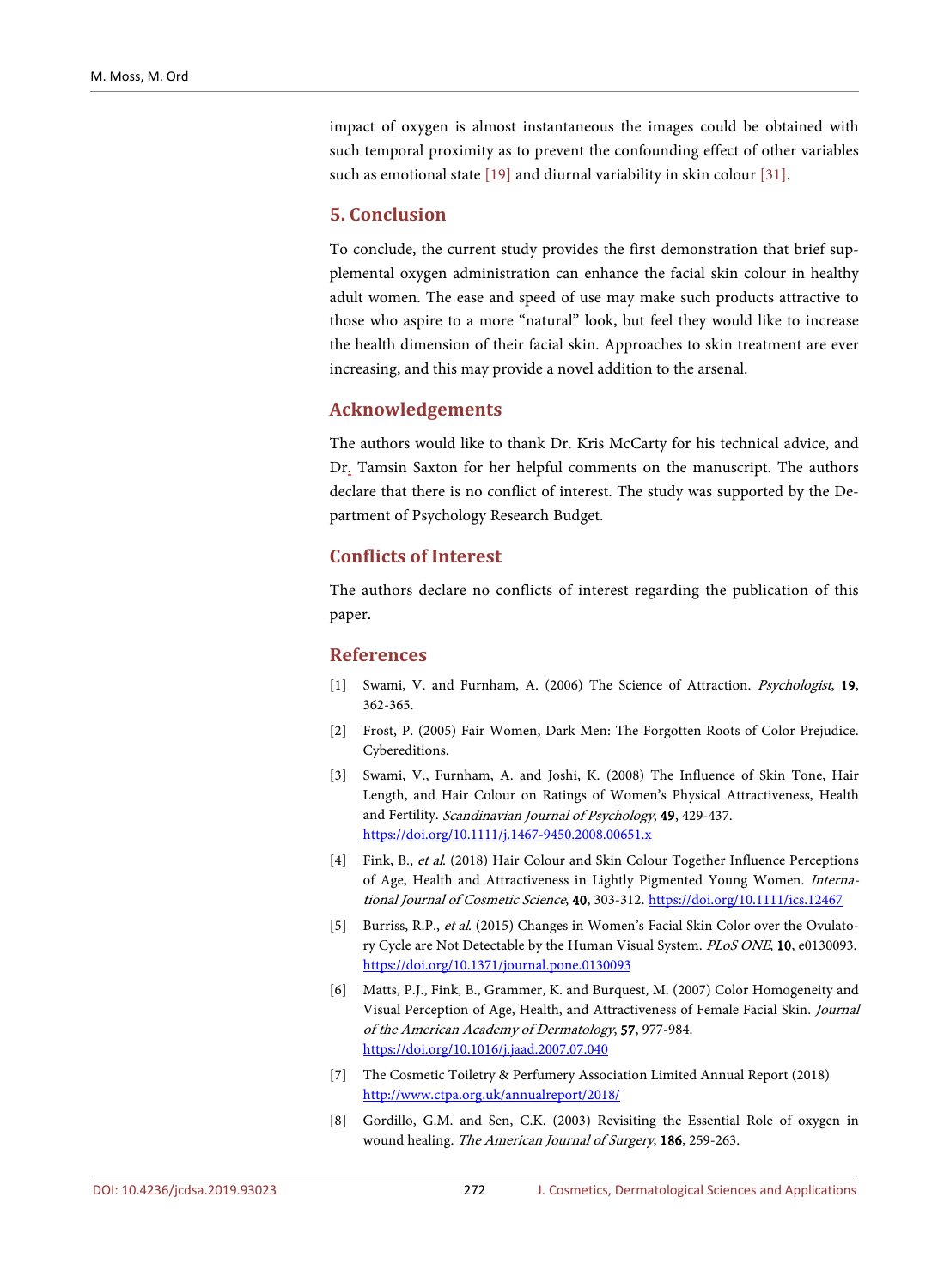[https://doi.org/10.1016/S0002-9610\(03\)00211-3](https://doi.org/10.1016/S0002-9610(03)00211-3)

- <span id="page-10-0"></span>[9] Loo, A.E.K., et al. (2012) Effects of Hydrogen Peroxide on Wound Healing in Mice in Relation to Oxidative Damage. PLoS ONE, 7, e49215. <https://doi.org/10.1371/journal.pone.0049215>
- <span id="page-10-1"></span>[10] Keyse, S.M. and Tyrrell, R.M. (1989) Heme Oxygenase Is the Major 32-kDa Stress Protein Induced in Human Skin Fibroblasts by UVA Radiation, Hydrogen Peroxide, and Sodium Arsenite. Proceedings of the National Academy of Sciences of the United States of America, 86, 99-103. <https://doi.org/10.1073/pnas.86.1.99>
- <span id="page-10-2"></span>[11] Walsh, L.J. (2000) Safety Issues Relating to the Use of Hydrogen Peroxide in Dentistry. Australian Dental Journal, 45, 257-269. <https://doi.org/10.1111/j.1834-7819.2000.tb00261.x>
- <span id="page-10-3"></span>[12] Ricci, F., et al. (2016) Combination Therapy with Hydrogen Peroxide (4%), Salicylic Acid (0.5%) and D-Panthenol (4%): Efficacy and Skyn Tolerability in Common Acne Vulgaris during Sun Exposure Period. European Review for Medical and Pharmacological Sciences, 20, 232-236.
- <span id="page-10-4"></span>[13] Casanova, F. and Santos, L. (2016) Encapsulation of Cosmetic Active Ingredients for Topical Application—A Review. Journal of Microencapsulation, 33, 1-17. <https://doi.org/10.3109/02652048.2015.1115900>
- <span id="page-10-5"></span>[14] Scholey, A.B., Moss, M.C. and Wesnes, K. (1998) Oxygen and Cognitive Performance: The Temporal Relationship between Hyperoxia and Enhanced Memory. Psychopharmacology, 140, 123-126. <https://doi.org/10.1007/s002130050748>
- <span id="page-10-6"></span>[15] Chung, S.-C. and Lim, D.-W. (2008) Changes in Memory Performance, Heart Rate, and Blood Oxygen Saturation Due to 30% Oxygen Administration. International Journal of Neuroscience, 118, 593-606. <https://doi.org/10.1080/00207450601067299>
- <span id="page-10-7"></span>[16] Sinex, J.E. (1999) Pulse Oximetry: Principles and Limitations. The American Journal of Emergency Medicine, 17, 59-66. [https://doi.org/10.1016/S0735-6757\(99\)90019-0](https://doi.org/10.1016/S0735-6757(99)90019-0)
- <span id="page-10-8"></span>[17] Villringer, A., Planck, J., Hock, C., Schleinkofer, L. and Dirnagl, U. (1993) Near Infrared Spectroscopy (NIRS): A New Tool to Study Hemodynamic Changes during Activation of Brain Function in Human Adults. Neuroscience Letters, 154, 101-104. [https://doi.org/10.1016/0304-3940\(93\)90181-J](https://doi.org/10.1016/0304-3940(93)90181-J)
- <span id="page-10-9"></span>[18] Harel, F., Denault, A., Ngo, Q., Dupuis, J. and Khairy, P. (2008) Near-Infrared Spectroscopy to Monitor Peripheral Blood Flow Perfusion. Journal of Clinical Monitoring and Computing, 22, 37-43. <https://doi.org/10.1007/s10877-007-9105-9>
- <span id="page-10-10"></span>[19] Changizi, M.A., Zhang, Q. and Shimojo, S. (2006) Bare Skin, Blood and the Evolution of Primate Colour Vision. Biology Letters, 2, 217-221. <https://doi.org/10.1098/rsbl.2006.0440>
- <span id="page-10-11"></span>[20] Frisby, C.M. (2006) "Shades of Beauty": Examining the Relationship of Skin Color to Perceptions of Physical Attractiveness. Facial Plastic Surgery, 22, 175-179. <https://doi.org/10.1055/s-2006-950174>
- <span id="page-10-12"></span>[21] Joshi, P.C., Carraro, C. and Pathak, M.A. (1987) Involvement of Reactive Oxygen Species in the Oxidation of Tyrosine and Dopa to Melanin and in Skin Tanning. Biochemical and Biophysical Research Communications, 142, 265-274. [https://doi.org/10.1016/0006-291X\(87\)90480-3](https://doi.org/10.1016/0006-291X(87)90480-3)
- <span id="page-10-13"></span>[22] Cornet, A.D., Kooter, A.J., Peters, M.J.L. and Smulders, Y.M. (2013) The Potential Harm of Oxygen Therapy in Medical Emergencies. Critical Care, 17, 313-313. <https://doi.org/10.1186/cc12554>
- <span id="page-10-14"></span>[23] Cai, C., et al. (2018) Stimulation-Induced Increases in Cerebral Blood Flow and Lo-